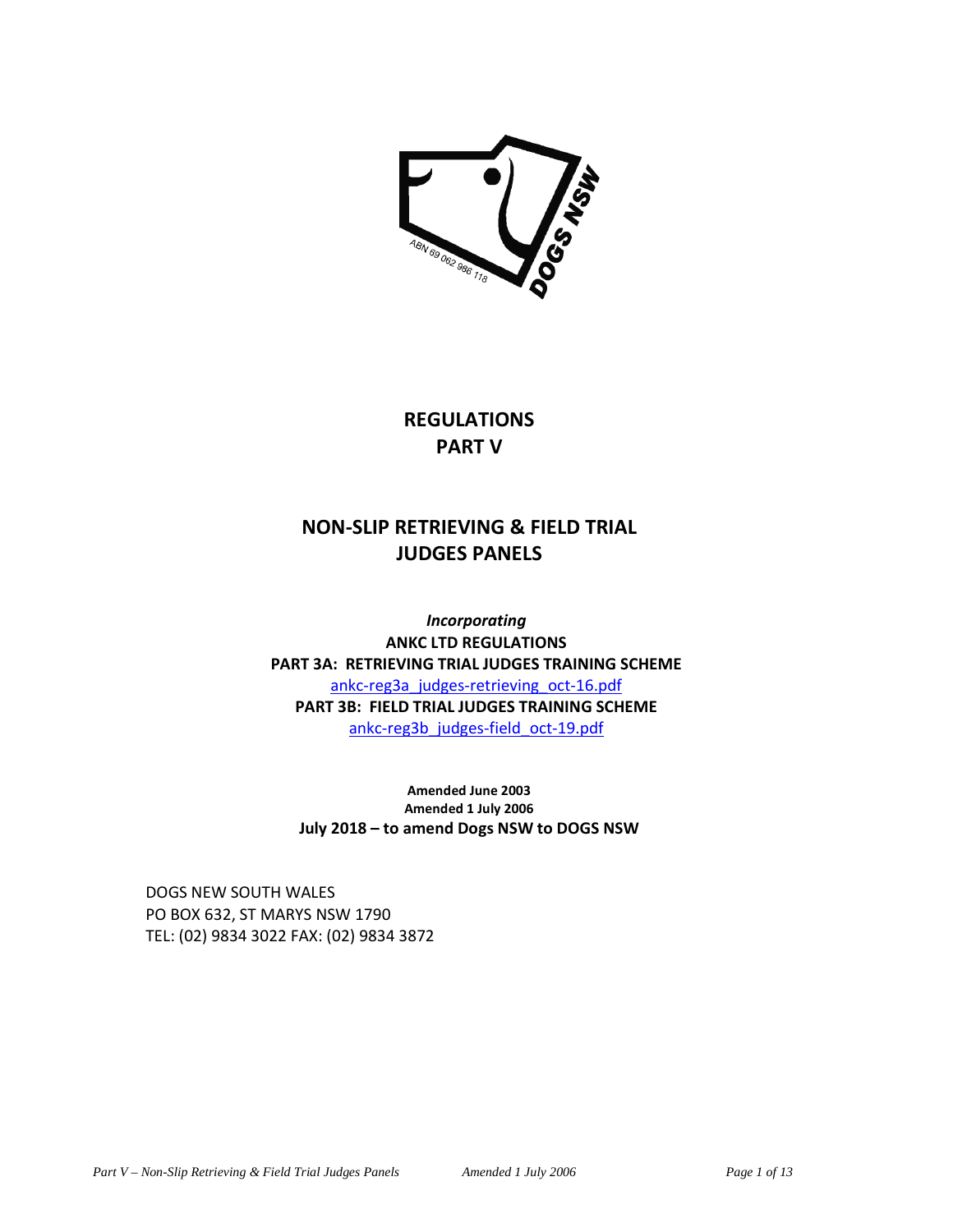## **REGULATIONS**

## **PART V - NON-SLIP RETRIEVING & FIELD TRIAL JUDGES PANEL**

| <b>INDEX</b>     |                                                                  | <b>PAGE</b> |    |
|------------------|------------------------------------------------------------------|-------------|----|
| <b>SECTION 1</b> | <b>Constitution of Judges Panels</b>                             | 3           |    |
| <b>SECTION 2</b> | Registrar                                                        | 5           |    |
| <b>SECTION 3</b> | <b>Trials Examinations</b>                                       |             | 6  |
| <b>SECTION 4</b> | Eligibility of Enrolment for Examination                         |             |    |
| <b>SECTION 5</b> | Approval to Judge - Responsibilities and<br>Privileges of Judges |             | 10 |
| <b>SECTION 6</b> | Judging Appointments - Judging at Recognised Trials              |             | 12 |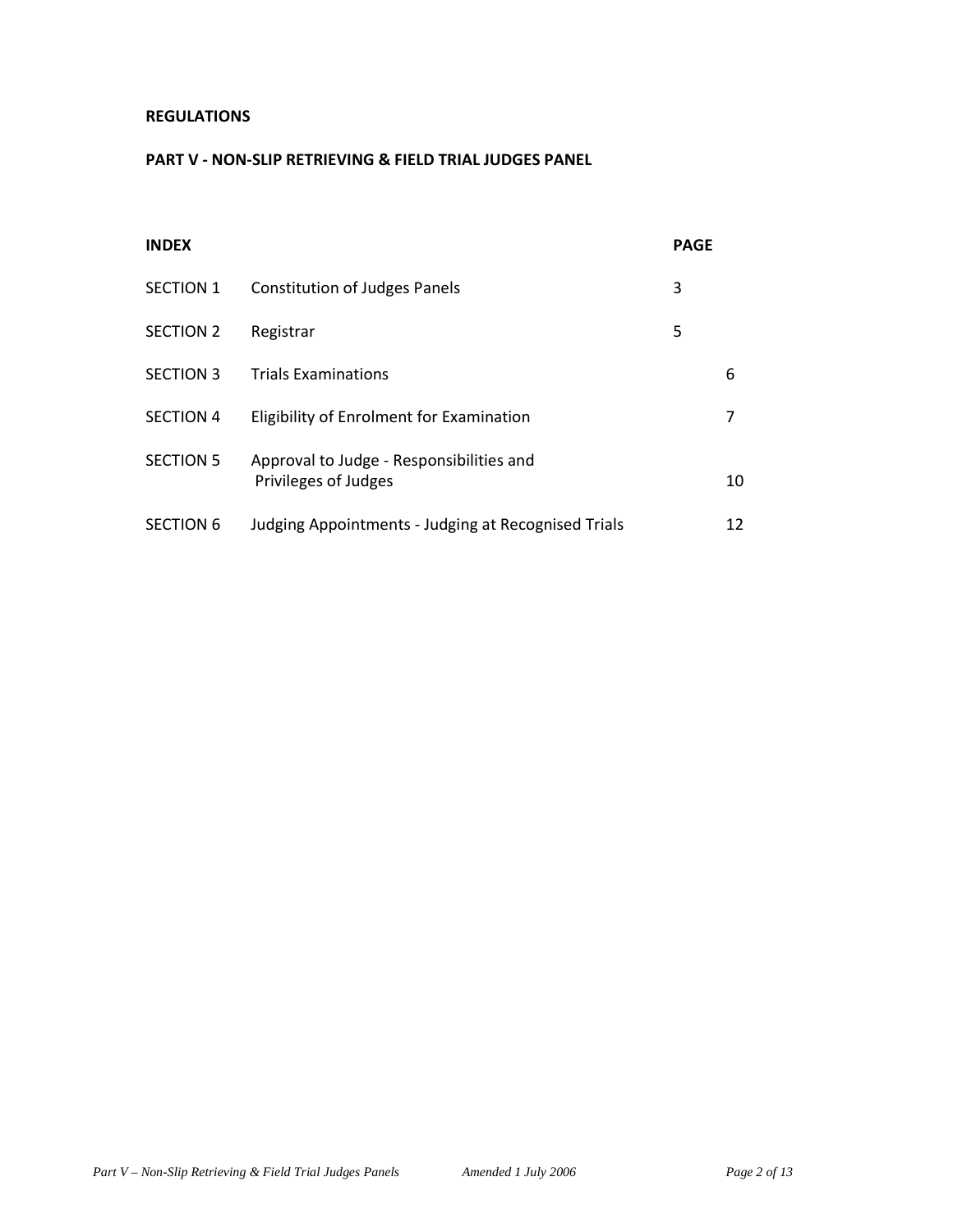## **REGULATIONS**

## **PART V - NON-SLIP RETRIEVING & FIELD TRIAL JUDGES PANELS**

## **SECTION 1**

#### **Constitution of Judges Panels**

- 1.1 Until otherwise determined by the Board of Directors the following Judges Panels are hereby constituted:-
	- (a) Championship Stake Judges Panel

A person appointed thereto shall be entitled to judge inside and outside the State all stakes including Championship Events at Non-Slip Retrieving & Field Trials for Pointers and Setter, Utility Trials, Spaniels and Retrievers.

NON-SLIP RETRIEVING TRIAL JUDGES PANELS.

(a) Championship Stake Judges Panel

A person appointed thereto shall be entitled to judge inside and outside the State, all stakes at Non-Slip Retrieving Trials.

(b) All Age Stake Judges Panel

A person appointed thereto shall be entitled to judge inside, and outside the State, all exercises other than a Championship Stake at a Non-Slip Retrieving Trial.

(c) Restricted Stake Judges Panel

A person appointed thereto shall be entitled to judge inside, and outside the State, a Restricted or Novice Stake at a Non-Slip Retrieving Trial.

(d) Novice Stake Judges Panel

A person appointed thereto shall be entitled to judge inside, and outside the State, a Novice Stake at a Non-Slip Retrieving Trial.

(e) Gun Dog Obedience Tests Judges Panel

A person appointed thereto shall be entitled to judge inside, and outside the State, Gun Dog Obedience Tests (Novice and Open).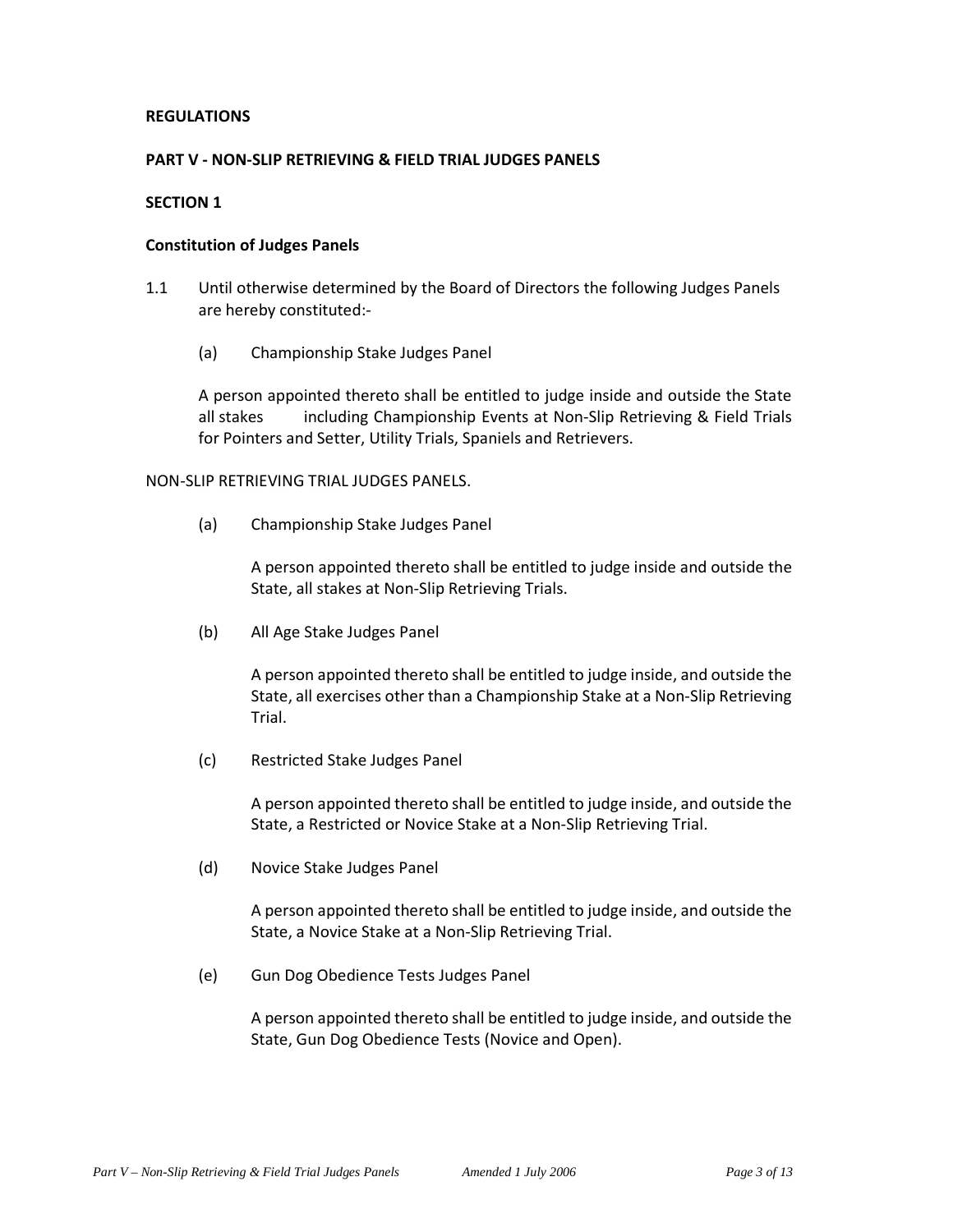#### FIELD TRIAL JUDGES PANEL

#### 1.2 (a) Pointers & Setters Trial Judges Panel

A person appointed thereto shall be entitled to judge inside and outside the State at Pointer & Setter Trials. Before being eligible to adjudicate at an Open Stake, a Judge must have completed at least two Novice Trial judging appointments. Eligibility to adjudicate at Championship Stakes shall be determined by the Retrieving & Field Trials Committee of a DOGS NSW.

## (b) Spaniels & Retrievers Trial Judges Panel

 A person appointed thereto shall be entitled to judge inside and outside the State at Spaniel and Retriever Trials. Before being eligible to adjudicate at an Open Stake, a Judge must have completed at least two Novice Trial judging appointments. Eligibility to adjudicate at Championship Stakes shall be determined by the Retrieving & Field Trials Committee of a DOGS NSW.

(c) Utility Gun Dogs Field Trial Judges Panel

A person appointed thereto shall be entitled to judge inside and outside the State at Utility Field Trials. Before being eligible to adjudicate at Open or All Age Stakes, a Judge must have completed at least two Novice Trial judging appointments. Eligibility to adjudicate at Championship Stakes shall be determined by the Retrieving & Field Trials Committee of a DOGS NSW.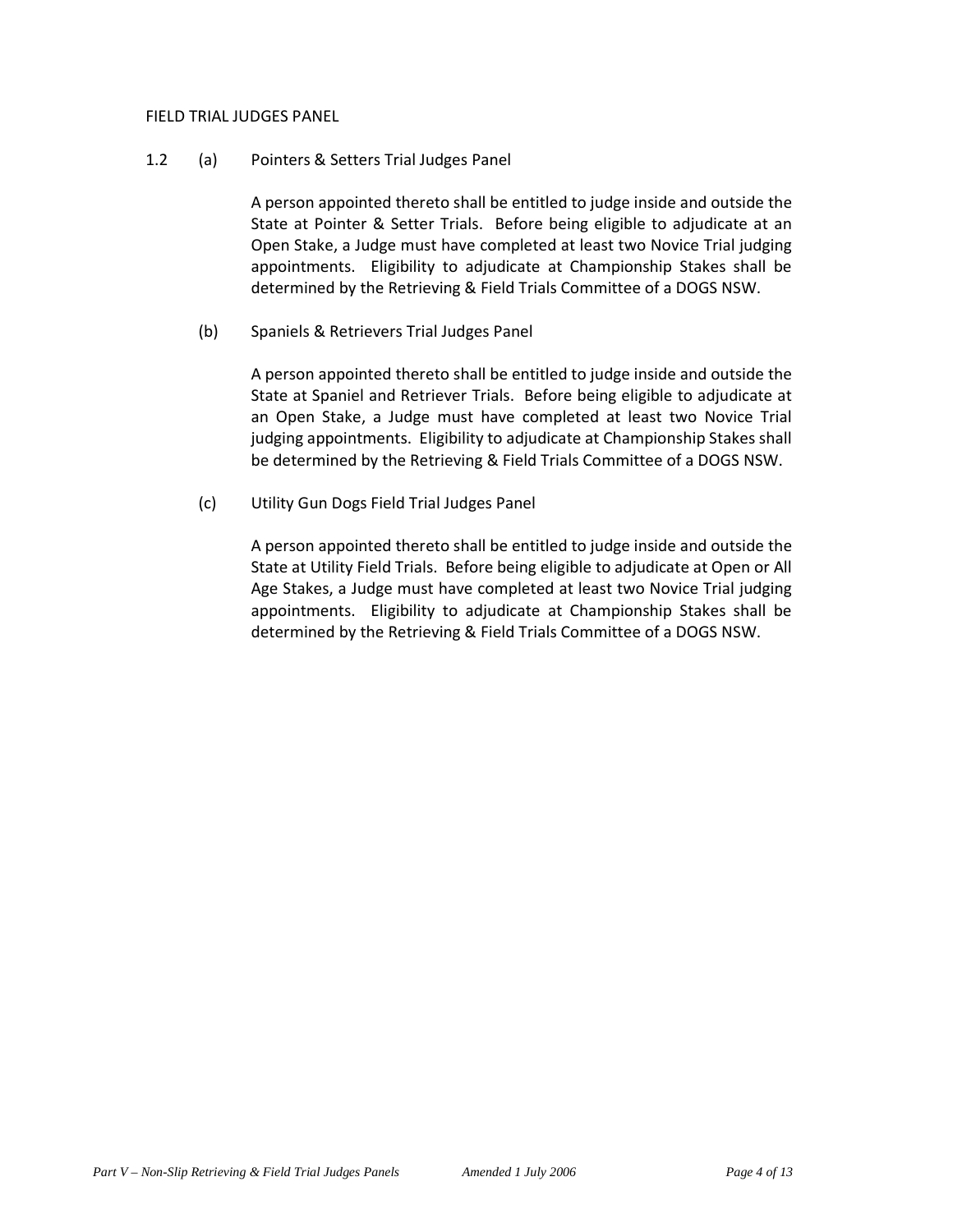#### **Registrar**

2.1 The DOGS NSW Secretary shall be the Registrar of the Judges Panels. He shall keep a record of the names and addresses of the persons appointed to and record all resignations or removals from the respective Judges Panels and at least once in each year shall publish in the Journal a list of the names and addresses of the members of each Judges Panel and of subsequent appointments thereto as soon as practicable after the Board of Directors has approved the licences of the existing Judges for the ensuring year and each subsequent appointment.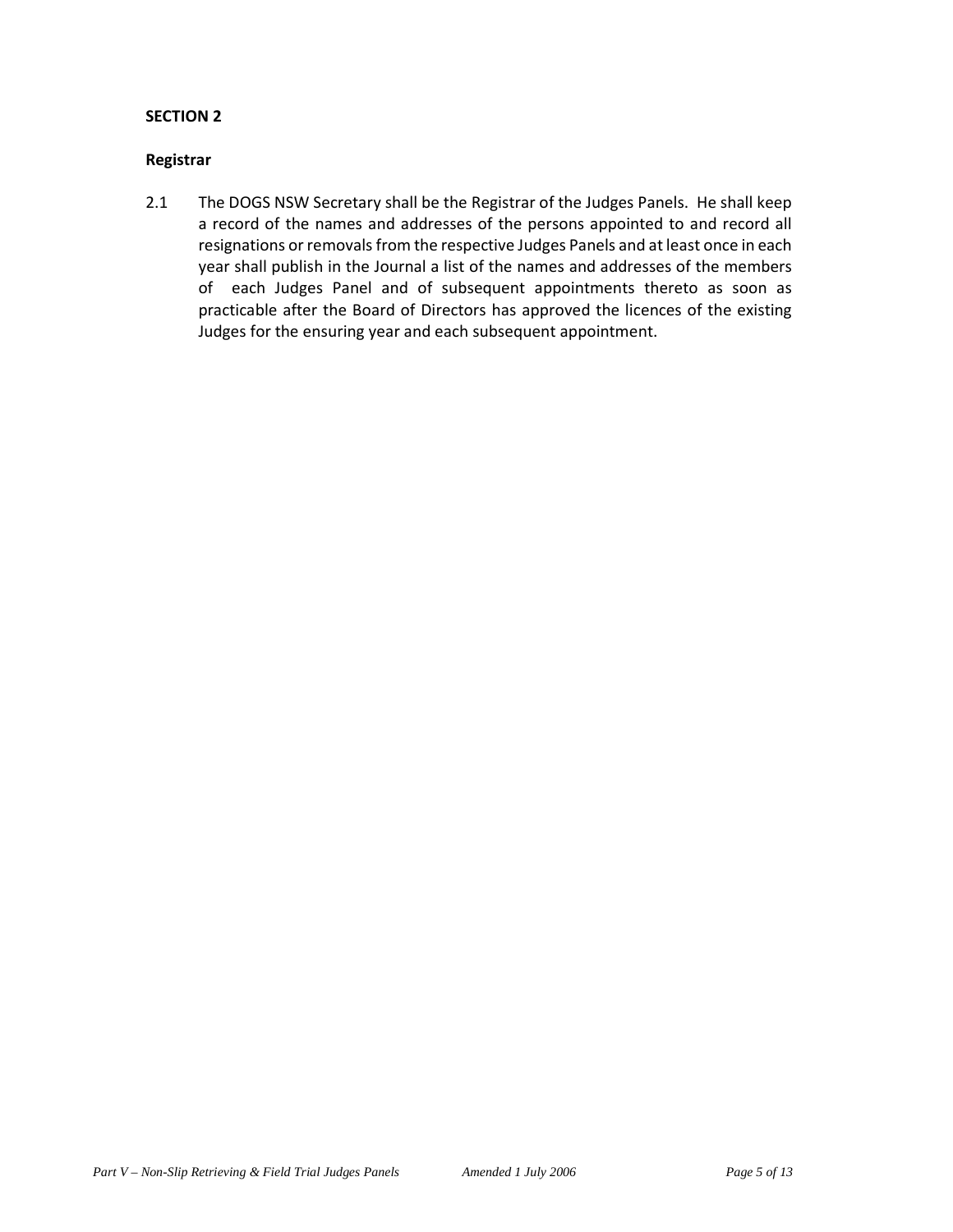#### **Trials Examinations**

- 3.1 Unless otherwise determined by the Board of Directors Examinations for the appointment of a person to Field, A Non-Slip Retrieving Trial and Gun Dog Obedience Tests Judges Panel shall be under the control of the Retrieving & Field Trials Committee which shall be responsible, subject to the approval of Board of Directors for setting syllabi, conducting Examinations, appointments for Examiners, confidential setting and Marking of Examination papers, the fixing of pass standards and where applicable the provision of the instruction.
- 3.2 Examination Procedures
	- (a) A person who is a candidate for an examination shall not be appointed to

the

Retrieving & Field Trials Committee and a Member of such Committee shall not enrol for or submit himself for examination. Provided that this rule shall not apply to a member who is involved in an official capacity in a programme if that member enrols for tuition and examination in a Training Programme other than that in which he is so involved.

- (b) Examinations for approval as a Judge shall include both theoretical examinations, either written and/or oral and a practical test or tests.
- (c) All written examinations shall be conducted so that the examiner does not know the name of the candidate whose paper he marks.
- (d) All examination papers shall be treated as confidential by the Retrieving & Field Trials Committee which shall inform the candidate whether he has passed or failed and shall, if requested by the candidate, discuss with him the results of his examination.
- (e) A candidate who fails an examination may request, upon payment of a prescribed fee, after the aforesaid discussion, that the marks awarded to him in such examination be reviewed by the Retrieving & Field Trials Committee.
- (f) A candidate who gains less marks than the required percentage of the possible marks to be awarded in an examination as determined by the Retrieving and Field Trials Committee prior to holding of an examination shall fail such examination.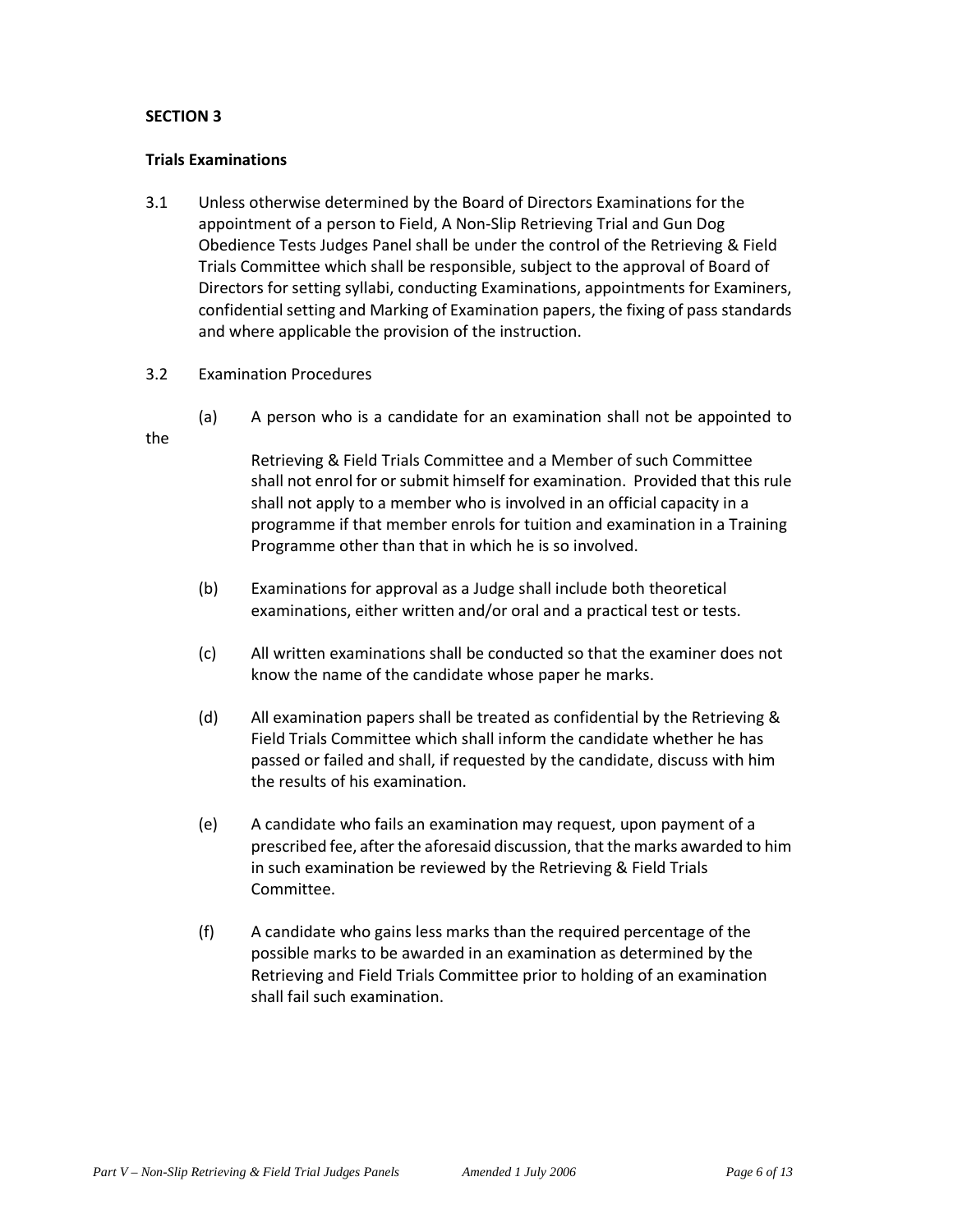#### **Eligibility for Enrolment for Examination**

- 4.1 A member who satisfies the requirements as determined from time to time by the Board of Directors for the particular Examination for which he applies may apply in writing on the prescribed form to enrol as a candidate for examination for appointment to:-
- (a) The Novice Stake Non-Slip Retrieving or Field Trial Judges Panel if:-
	- (i) he has trained and handled within the previous five (5) years a registered Gun Dog in the Class of Trial for which he applies; **11/89**
	- (ii) he has proof acceptable to the Board of Directors that he has equivalent experience in the field or has owned a registered Gun Dog for not less than five (5) consecutive years;
	- (iii) his application is recommended by an Affiliated Gun Dog Club conducting Non-Slip Retrieving or Field Trials; and
	- (iv) (a) has acted as a field steward at least four times as a game steward at least four times at a Non-Slip Retrieving Trial; or Field Trial;
		- (b) in the opinion of the Board of Directors has equivalent qualifications to (a) above.
		- (c) has trained and handled a registered Gun Dog in Non-Slip Trials or Field Trials at least five (5) years previously;
- (b) A Gun Dog Obedience Tests Judges Panel if he:-
	- (i) has trained and handled a registered Gun Dog in the Class of Trial for which he is being tested;
	- (ii) has owned a registered Gun Dog/s for at least five (5) years;
	- (iii) be recommended by an Affiliated Gun Dog Club conducting Gun Dog Obedience tests; and
	- (iv) (a) has acted as a Steward for Gun Dog Obedience tests at least twice; or
		- (b) in the opinion of the Board of Directors has equivalent qualifications to (a) above.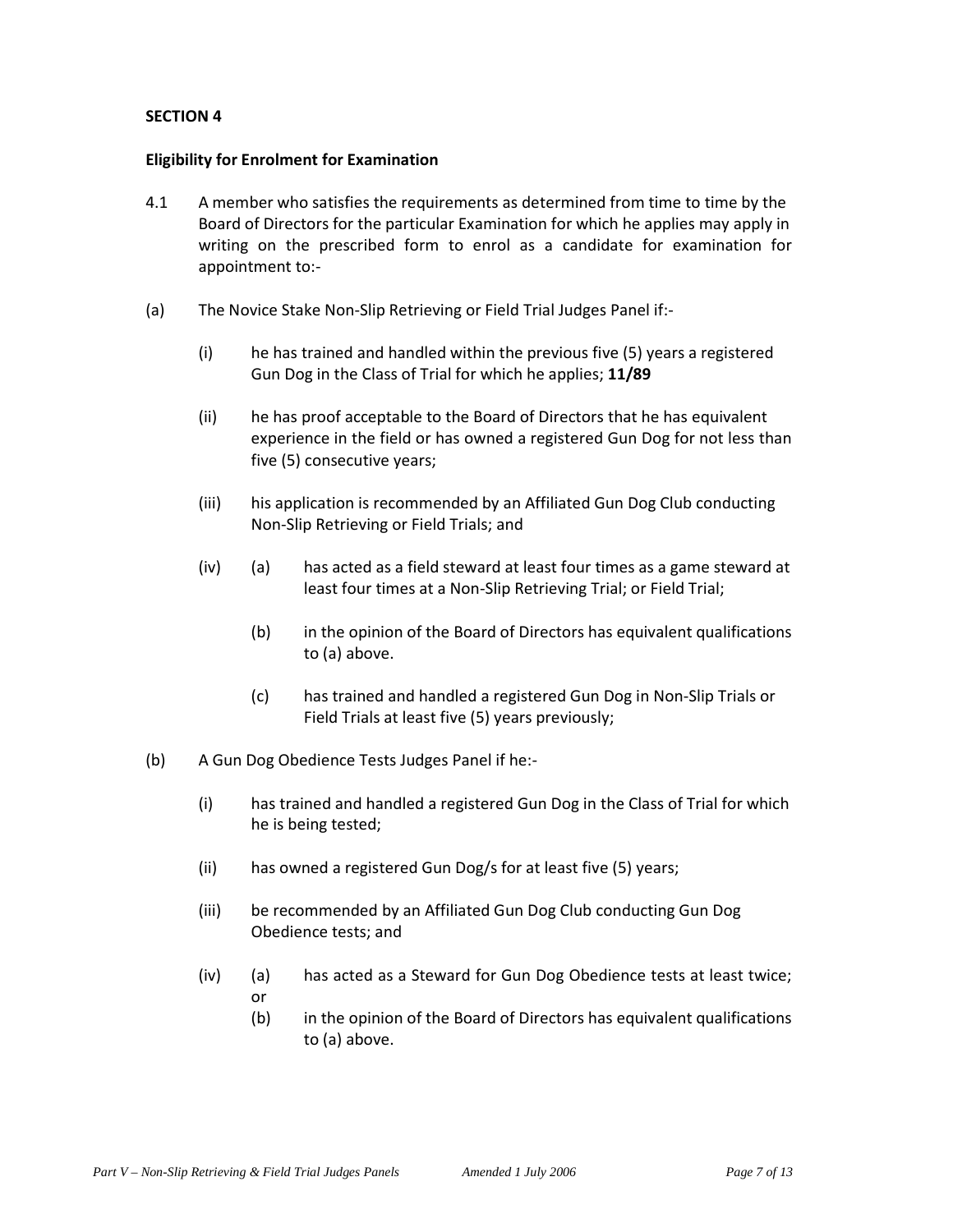Notwithstanding the foregoing, the Board of Directors may in its absolute discretion enrol a person who is not qualified as aforesaid but has other special qualifications acceptable to the Board of Directors.

(c) The Restricted Stake Non-Slip Retrieving Trial Judges Panel.

if he:-

- (i) has been a member of the Novice Stake Non-Slip Retrieving Trial Judges Panel;
- (ii) has judged the Novice Stake Non-Slip Retrieving Trial at not less than three (3) Recognised Trials;
- (iii) has trained and handled a registered Gun Dog in the class of trial for which he applies.
- (d) All Age Stake Non-Slip Retrieving Trial Judges Panel if he:-
	- (i) has been a member of the Restricted Stake Non-Slip Retrieving Trial Judges Panel;
	- (ii) has judged Restricted Stake Non-Slip Retrieving Trials at not less than three (3) Recognised Trials;
	- (iii) has trained and handled a registered Gun Dog in the class of trial for which he applies.
- 4.2 A person who has been a member of the All Age Stake Non-Slip Retrieving Trial Judges Panel and has judged the All Age Stake at not less than four (4) Recognised Trials within the area aforesaid of a standard as aforesaid shall be entitled to apply for appointment to the Championship Stake Non-Slip Retrieving Trial Judges Panel.
- 4.3 Notwithstanding the foregoing, the Board of Directors may in its absolute discretion, and on written request by a person who has gained judging qualifications in another State or Country, appoint such person to a Judges Panel equivalent to that for which he is qualified, provided that such person is a resident of the State, and undertakes to take such instruction or examination as the Board of Directors deems necessary.
- 4.4 The Board of Directors may in its absolute discretion and without assigning any reason therefor refuse to appoint an applicant to the Panel for which he applies or

to

which he applies to be elevated, or it may require such applicant to take further instruction of a special nature, or gain further experience.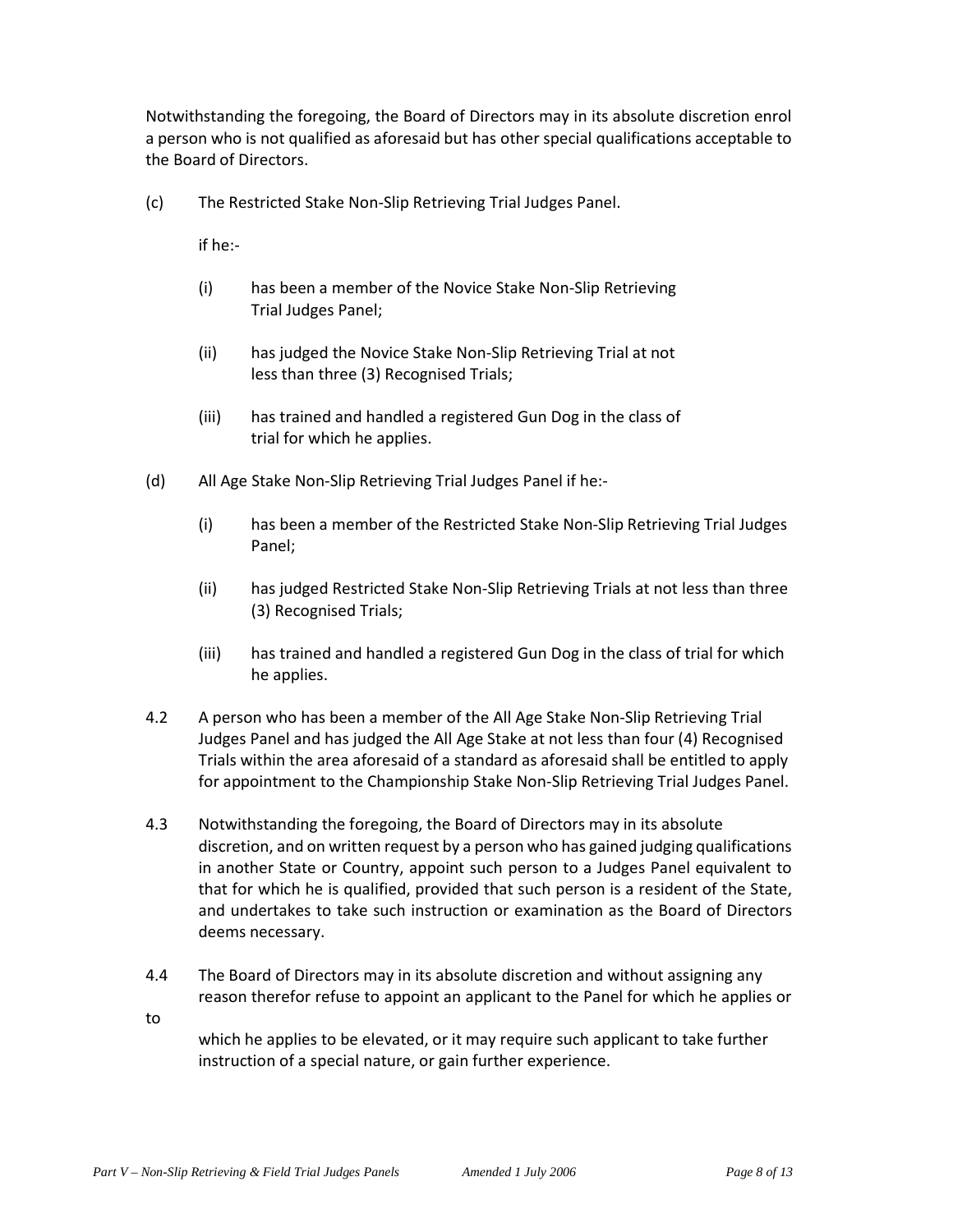- 4.5 An application for elevation to a Judges Panel made pursuant to this Section of this Part of the Regulations shall be in writing and shall give full particulars of the qualifications on which the applicant relies and such other information as the Board of Directors may require from time to time.
- 4.6 An application which is refused shall be deemed to be an application for the renewal of the current Approval to Judge.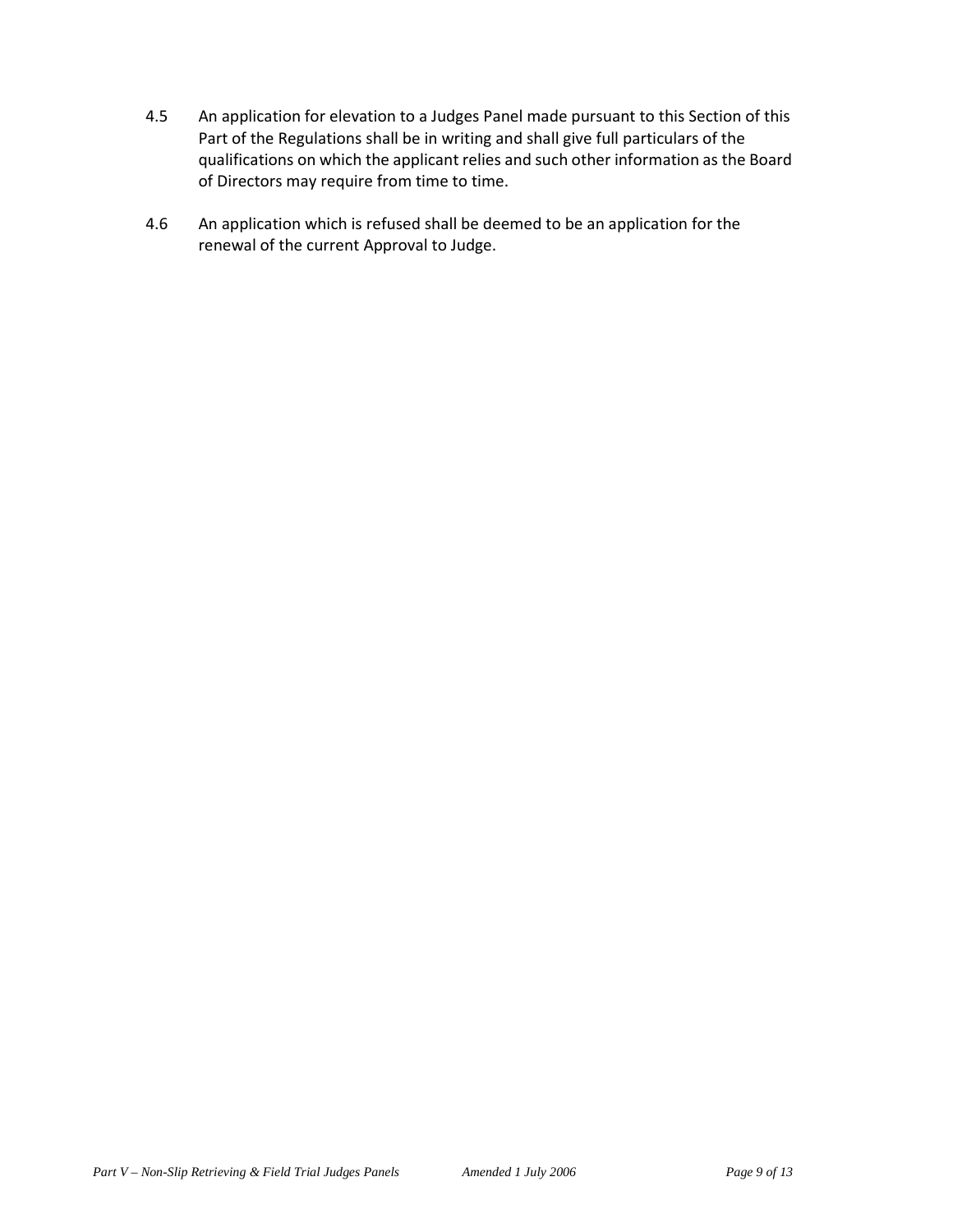## **Approval to Judge - Responsibilities and Privileges of Judges**

- 5.1 A Member who has been approved as a Judge shall be entitled to judge in accordance with such approval for a period of one (1) year commencing on the first day of July and may apply for further approval annually by lodging with the DOGS NSW Secretary the prescribed application for such approval on or before the 30th day of June in each year together with the prescribed fee. Such an application received after such date may be granted by the Board of Directors at its sole discretion but subject to the payment of the applicant of the prescribed additional fee.
- 5.2 Approval to Judge shall be given annually for the year commencing on the first day of July. Until otherwise determined by the Board of Directors an application for renewal of such Approval shall be lodged with the DOGS NSW Secretary on or before the preceding 30th day of June together with the prescribed fee. Such an application received after such date may be granted by the Board of Directors at its sole discretion but subject to the payment by the applicant of the prescribed additional fee.
- 5.3 A person shall not be entitled to judge at a Recognised Trial unless he has been approved to Judge or unless he has received the permission of the Board of Directors to judge at a nominated Trial.
- 5.4 A Judge shall not be entitled to Judge outside the State unless he has been approved to Judge the Trial he is asked to judge or if not so appointed unless he receives the prior written permission of the Board of Directors to judge at a nominated Trial outside the State.
- 5.5 A financial member of a DOGS NSW who is twenty-one (21) years of age who:-
	- (i) qualifies by examination in accordance with this part of the Regulations to be a Judge may apply to the Board of Directors for the relevant Judges Panel for which he is eligible to become a Member; or
	- (ii) shows cause why his Approval to Judge which has lapsed and is not otherwise renewable should be renewed may apply to the Board of Directors for the relevant Judges Panel to which he was appointed prior to the time such approval elapsed.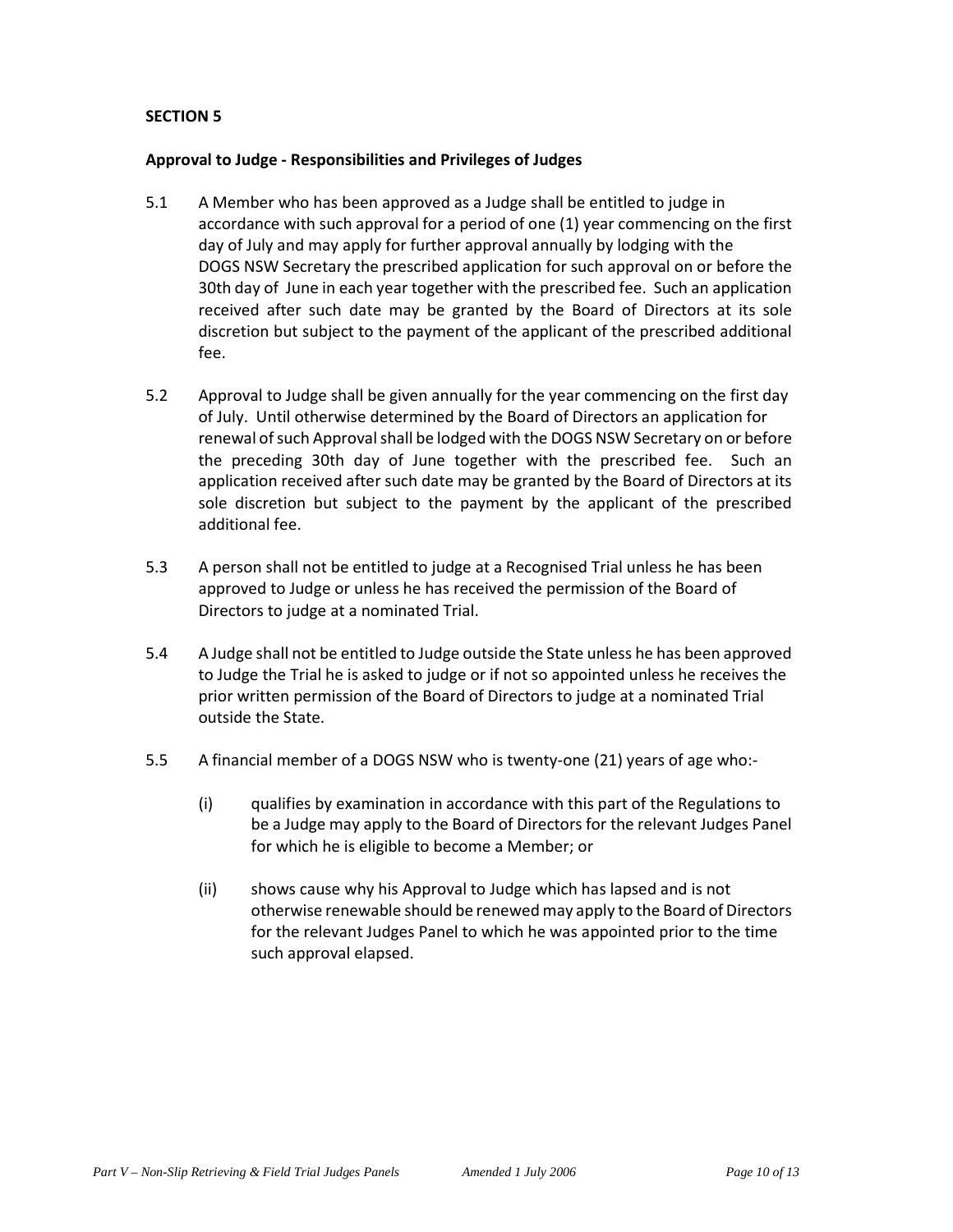- 5.6 A Judge who is not available to accept judging appointments by reason of absence from the State or for other reasons acceptable to the Board of Directors may apply to the Board of Directors to have his name placed on a reserve list for the Panel. A person whose name has been placed on the reserve list may at any time apply to
- the

Board of Directors to be reinstated on payment of the appropriate fee.

- 5.7 The Board of Directors may require a Judge to show cause why his approval to Judge should not be suspended, cancelled or refused, or it may suspend, cancel or refuse to grant approval to Judge without giving or being required to give any reason for so doing. The Board of Directors in its absolute discretion may grant its approval to Judge subject to such terms and conditions as it may see fit either generally or in a particular circumstance.
- 5.8 A Member whose approval to Judge has been cancelled, refused or suspended may appeal to the Board of Directors for its reinstatement. The Board of Directors shall hear or at its discretion may appoint a Committee to hear such appeal and the decision of the Council or of such Committee shall be final and binding on the appellant.
- 5.9 The Board of Directors or such Committee may require the appellant and any witnesses to make statements on oath or by way of Statutory Declaration. The proceedings of the appeal shall be strictly confidential and without regard to the normal rules of evidence and a member of the Board of Directors or of such Committee or a person who appears as a witness before it who is a member of the RNSWCC shall not make any reference to, or statement concerning matters dealt with by the Board of Directors or such Committee other than by way of report to the Board of Directors.
- 5.10 A person who applies for approval to Judge shall be deemed to have full knowledge of the Regulations and hereby agrees to indemnify a DOGS NSW, the Board of Directors and members from all claims and demands which may arise in consequence of his being granted approval to Judge or having the same suspended, cancelled or refused.
- 5.11 The granting of approval to judge shall not confer any rights or entitlements on the holder thereof except as hereinafter provided, and the cancellation, suspension or refusal thereof shall not entitle the former holder thereof to any claim for damages, compensation or right of reinstatement except in accordance with Regulation 5.8 of this Part of the Regulations.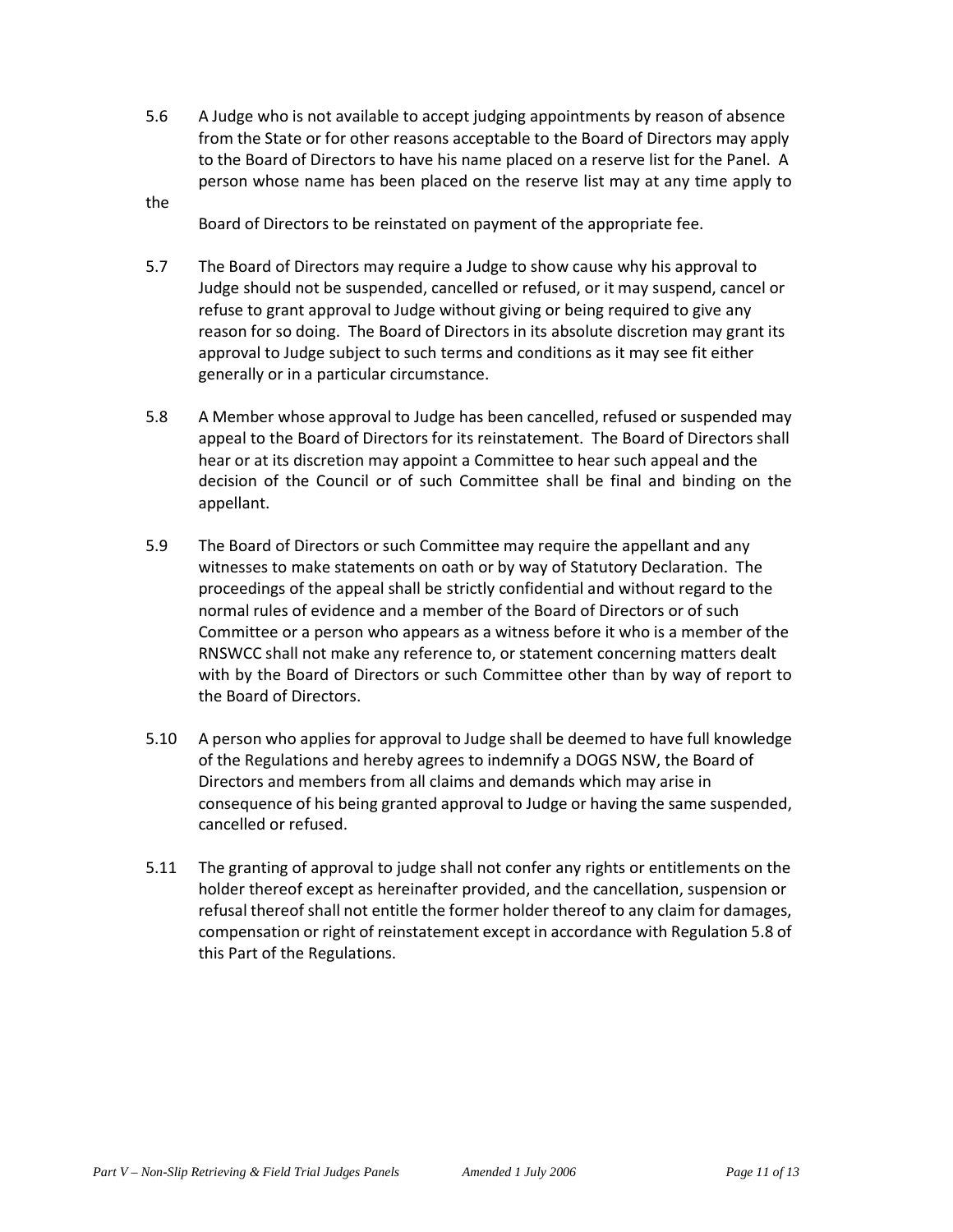#### **Judging Appointments - Judging at Recognised Trials**

- 6.1 (a) A Judge shall not:-
	- (i) judge an exhibit which he directly or indirectly owns or leases alone or jointly with another;
	- (ii) act as a handler of an exhibit or exhibit a dog at a Trial at which he officiates as a Judge;
	- (iii) judge an exhibit which, during the previous six (6) months, has been used at stud over a bitch which he directly or indirectly owns or leases alone or jointly with another Member or which, during that period, has been mated to a dog which he directly or indirectly owns or leases alone or jointly with another Member. **(6/03)**
	- (iv) judge an exhibit exhibited or handled contrary to Show Regulation 12.18. **(6/03)**
	- (b) An exhibit shall be deemed to be owned by or to be leased to a Judge if it is an exhibit in which, at any time during the previous six (6) months, he or his spouse, his children, parents, brothers, sisters, or their children or the parents of his spouse, their children or grand children, or Members who are members of his household, or in any case any one or more of them, have any interest. **6/90 (amended 9/02)**
	- (c) An exhibit causing or likely to cause a contravention of this regulation shall be disqualified with effect from the commencing day of the Trial.
	- (d) A Judge shall not be in breach of Regulation six (6)(a)(ii) if any member of his family exhibits a dog in a "Stake" of which he is not the Judge.
- 6.2 At each judging appointment a Judge shall properly maintain the Judges Score Sheet as provided by a DOGS NSW. The Judge shall initial any alteration made in the record and sign entries of awards at the conclusion of each Stake.
- 6.3 At the conclusion of the Trial the Judge shall ensure that he retains the copy of his Judges Book and he shall retain the same without alteration for at least six (6) weeks from the closing date of the Trial.
- 6.4 At the conclusion of the judging of each Stake a Judge shall make his awards in a clear and decisive fashion and record the same on the Judges Score Sheet. Such decision shall be final and binding on the exhibitors unless an exhibit given an award is or should have been disqualified by the Trial Committee.